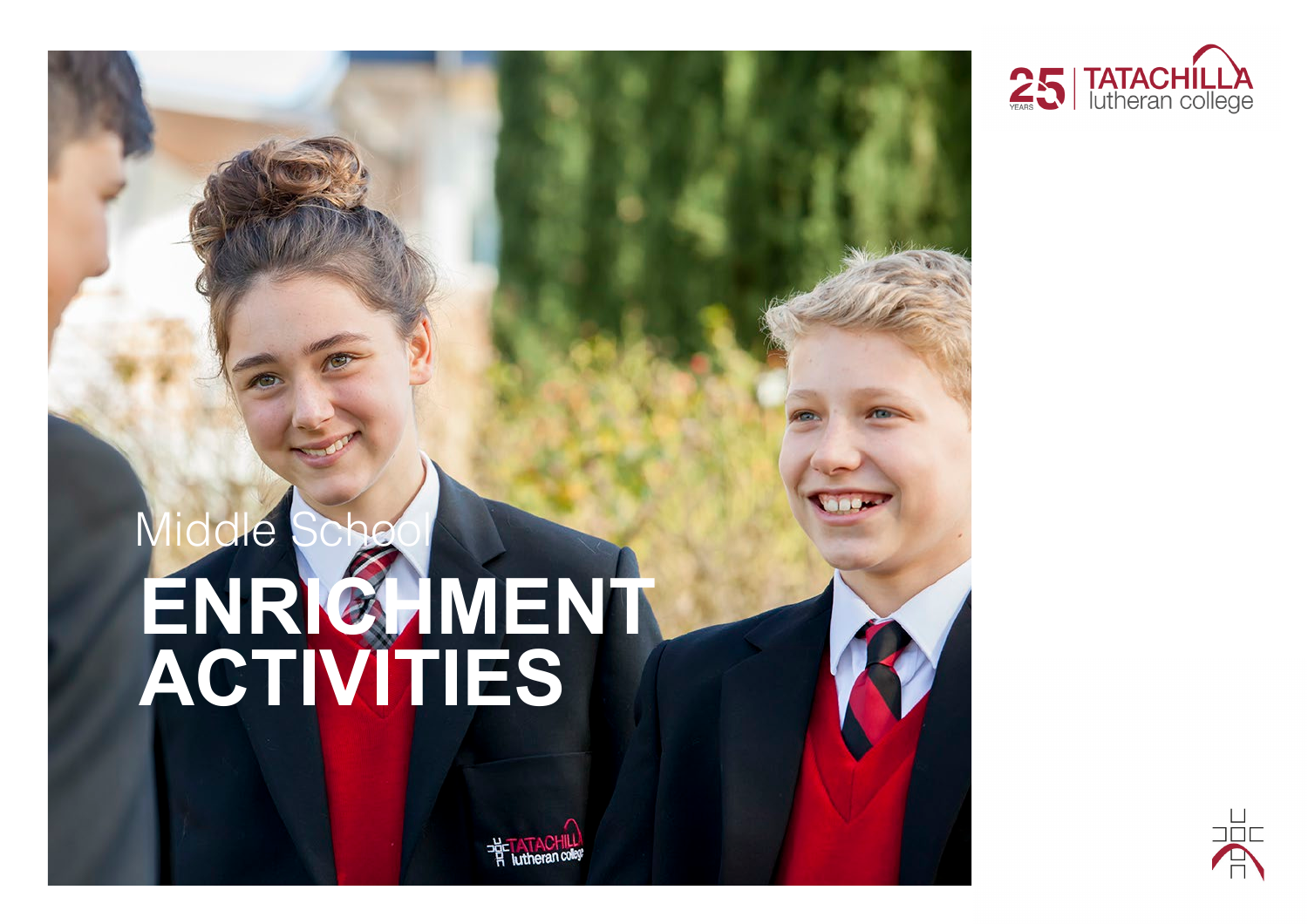

### **Monday Enrichment Activities**

| <b>ACTIVITY</b>   | <b>TIME</b>             | <b>STAFF</b>                               | <b>PLACE</b>    | <b>DESCRIPTION</b>                                                                                                                                                                                                                                                                                                                                                                                                                             |
|-------------------|-------------------------|--------------------------------------------|-----------------|------------------------------------------------------------------------------------------------------------------------------------------------------------------------------------------------------------------------------------------------------------------------------------------------------------------------------------------------------------------------------------------------------------------------------------------------|
| Dance Team        | Monday $3.30 -$<br>4.30 | Rachel<br>Overstreet                       | Dance Studio    | Students learn Contemporary and Jazz Technique and learn a routine to perform at<br>the Dance Showcase in Term 3. Open to students in Year 7 and 8. There is a small<br>cost involved. Students can collect an enrolment form from Chris Koop in the<br>Performing Arts Students Services Office. Places are limited.                                                                                                                          |
| Science Tutoring  | Monday<br>Lunch         | Andrew Weiss                               | <b>Room 711</b> | Science tutoring is open to all students in Yr 7-9. It is a good opportunity to get<br>some help, guidance or extension from a Science teacher to enable you to have a<br>better understanding of the scientific concepts you are learning in your Science<br>class. Assistance is also available for students needing help with assignment work,<br>practical work or revising for an upcoming test.                                          |
| Japanese Tutoring | Monday<br>Lunchtime     | Peter Ward,<br>Jeffrey Wong<br>Edwinna Lee | <b>Room 202</b> | Japanese Tutoring is open to all students studying Japanese at the College. It is a<br>very good opportunity to get some help, guidance or extension from a Japanese<br>teacher on any of your learning, whether conversation practices, homework,<br>assignments, etc. The student:teacher ratio is smaller than the usual classroom, this<br>allows us to help you with more time and detail. Please do come along if you are<br>interested? |
| Sewing Techniques | Monday<br>Lunchtime     | Deadra Peak                                | <b>Room 505</b> | Students are invited to join me in Room 505 to learn techniques or improve their<br>skills in embellishing fabrics. We will focus on producing decorated 'squares' which<br>will be put together to produce a 'Sensory Blanket' which can assist in improving the<br>quality of life for elderly citizens.                                                                                                                                     |
| Colouring/Drawing | Monday<br>Lunch         | Jordan Noble                               | Room 718        | Colour or draw in a quiet classroom. Some colouring sheets provided and blank<br>paper provided – ideally, bring your own sketch or colouring books. Bring coloured<br>pencils or textas - see you there!                                                                                                                                                                                                                                      |
| Chapel Bands 1    | Monday<br>Lunch         | <b>Tim Frears</b>                          | <b>Room 316</b> | Chapel Bands are open to all students on any instrument. You do not need to be<br>having instrumental lessons, just willing to hang out and create music at lunch time<br>once a week. This group has a number of performance opportunities throughout the<br>term including regular chapel performances.                                                                                                                                      |
| Jazz Combo        | Monday 3.30-<br>4.30pm  | <b>Tim Frears</b>                          | <b>Room 316</b> | This music ensemble explores the various sub-genres of Jazz. It is open to all Brase<br>and Woodwind students as well as piano, percussion, bass and Guitar students.                                                                                                                                                                                                                                                                          |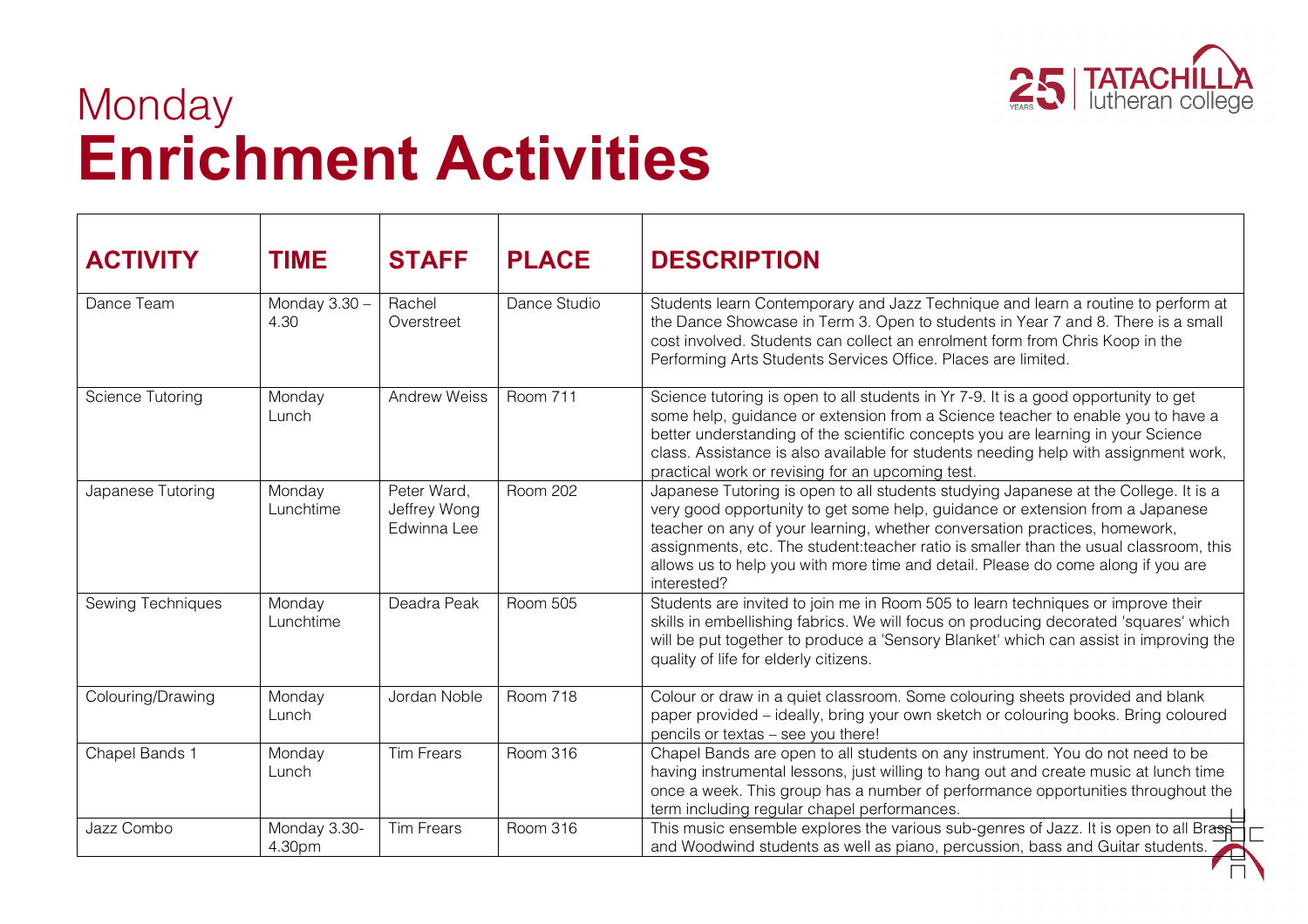

### Tuesday **Enrichment Activities**

| <b>ACTIVITY</b>                          | TIME                    | <b>STAFF</b>          | <b>PLACE</b>    | <b>DESCRIPTION</b>                                                                                                                                                                                                                                                                                                                                                                                                                                                                                                                                        |
|------------------------------------------|-------------------------|-----------------------|-----------------|-----------------------------------------------------------------------------------------------------------------------------------------------------------------------------------------------------------------------------------------------------------------------------------------------------------------------------------------------------------------------------------------------------------------------------------------------------------------------------------------------------------------------------------------------------------|
| EFM Gym open                             | Tuesday<br>Lunch        | Teacher on<br>Duty    | EFM Gym         | First in best dressed – the gym is open to all students $7 - 12$ to come and get fit.                                                                                                                                                                                                                                                                                                                                                                                                                                                                     |
| Senior Concert Band                      | Tuesday<br>Lunchtime    | <b>Tim Frears</b>     | <b>Room 316</b> | Please email Mr Frears timothy.frears@tatachilla.sa.edu.au if you are interested in<br>this opportunity to find out more!                                                                                                                                                                                                                                                                                                                                                                                                                                 |
| Science and Maths<br>Tutoring            | Tuesday<br>Lunchtime    | Samantha<br>Shores    | Room 622        | Additional assistance for students that want to consolidate or extend their learning<br>in middle school Science or Maths.                                                                                                                                                                                                                                                                                                                                                                                                                                |
| AV Tech Team                             | Tuesday<br>Lunchtime    | Chloe Bailey          | Drama Studio    | The AV Crew is responsible for making all of the audio and visual aspects of<br>Chapels and Assemblies happen. We also get to help out at school events such as<br>Sports Day and our school showcases. If you enjoy technology, sound, lighting and<br>everything in between, the AV crew could be the place for you. We meet on<br>Tuesdays at lunch time in the Drama Studio to plan school events and learn<br>practical skills. We also just like to hang out and chat with like-minded people.<br>Anyone is welcome to try! No experience required. |
| Atone Choir                              | Tuesday 3.30-<br>4.30pm | Chris Koop            | Room 314        | No experience necessary - just a willingness to learn and work hard!<br>Please email see Chris Koop if you are interested - or email on<br>Christine.koop@tatachilla.sa.edu.au                                                                                                                                                                                                                                                                                                                                                                            |
| Code Club - make your<br>own video game. | Tuesday<br>Lunch        | Caroline<br>Pritchard | STEM room       | Come and learn how to make your own video games using a website called<br>Scratch. If you wish, in Term 2 you may also form a team and enter into the<br>Australian STEM video game challenge.                                                                                                                                                                                                                                                                                                                                                            |
| Soccer                                   | Tuesday<br>Lunch        | Darren Vile           | Oval            | Opportunity to play, coach and referee 5-a-side and 11-a-side soccer. Come and<br>join the fun!                                                                                                                                                                                                                                                                                                                                                                                                                                                           |
| Gaming Club                              | Tuesday<br>Lunch        | Library Staff         | Library         | Please note – G rated games only.                                                                                                                                                                                                                                                                                                                                                                                                                                                                                                                         |

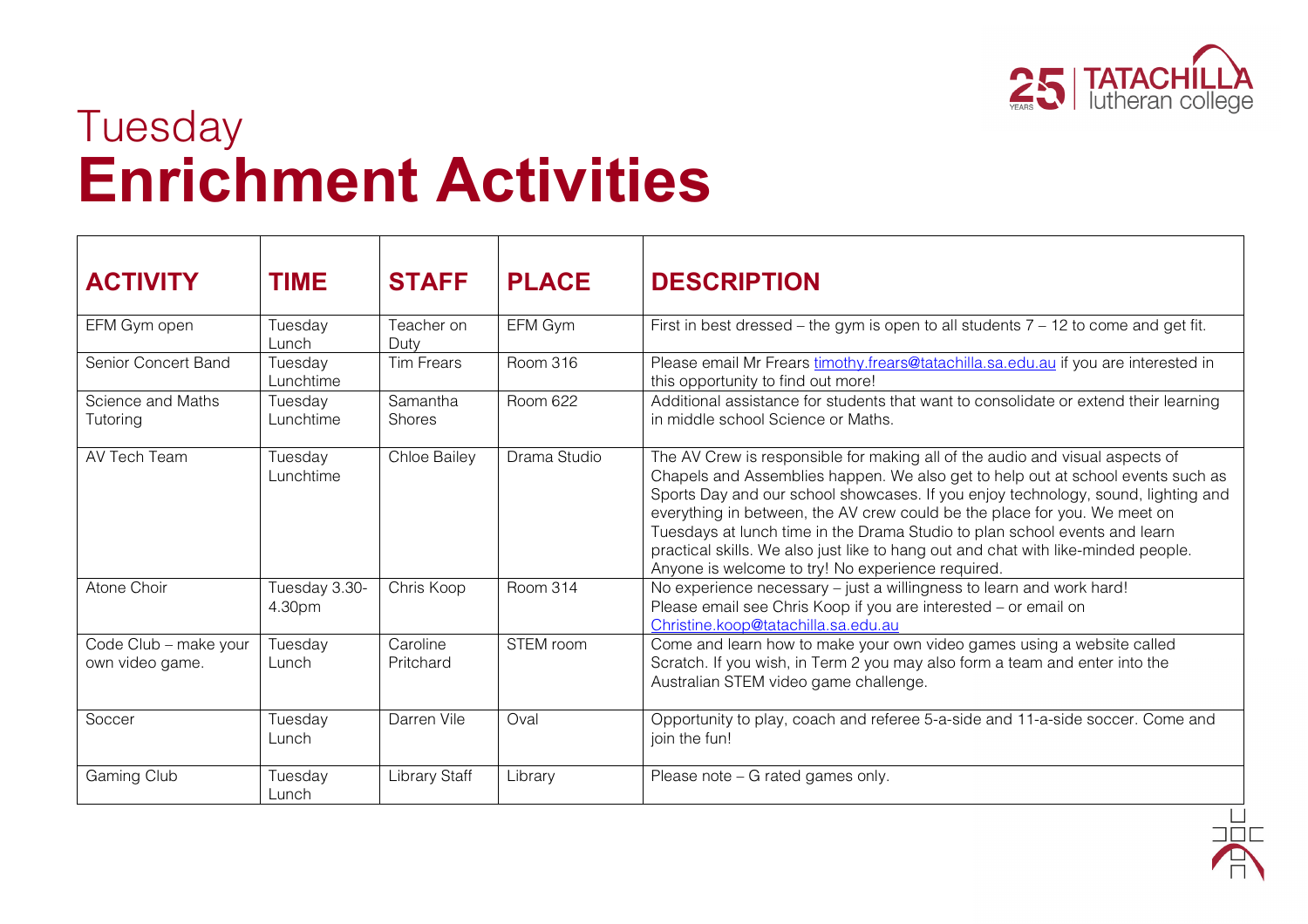

#### **Wednesday**

## **Enrichment Activities**

| <b>ACTIVITY</b>         | <b>TIME</b>                                          |                                          | <b>STAFF   PLACE</b>         | <b>DESCRIPTION</b>                                                                                                                                                                                                      |
|-------------------------|------------------------------------------------------|------------------------------------------|------------------------------|-------------------------------------------------------------------------------------------------------------------------------------------------------------------------------------------------------------------------|
| Trees for Life          | First Wednesday<br>of every month<br>$4$ pm – $5$ pm | Chris<br>McElligott<br>and Minka<br>Lock | EcoClassroom                 | Middle School students have the opportunity to develop their knowledge and skills<br>with respect to biodiversity, propagation, fauna rescue and a whole host of other<br>ecological skills.                            |
| Volleyball              | Wednesday Lunch                                      | Chris<br>McElligot                       | Gym                          | As a part of the SSSA & Zone Sport program, come down to the gymnasium with a<br>few friends and learn the skills of volleyball.                                                                                        |
| <b>Toys for Charity</b> | Wednesday Lunch                                      | Steve<br>Maiden                          | Rm 211 Wood<br>Tech Workshop | Students will be involved in making selected toys form wood and other materials for<br>various charities. This activity will also help students improve their Design and Tech<br>skills through tool and equipment use. |
| <b>Touch Football</b>   | Wednesday or<br>Thursday $-$ to be<br>decided        | Seona<br>Anderson                        | Oval                         | Please email seona.anderson@tatachilla.sa.edu.au if interested for updated times for<br>training.                                                                                                                       |

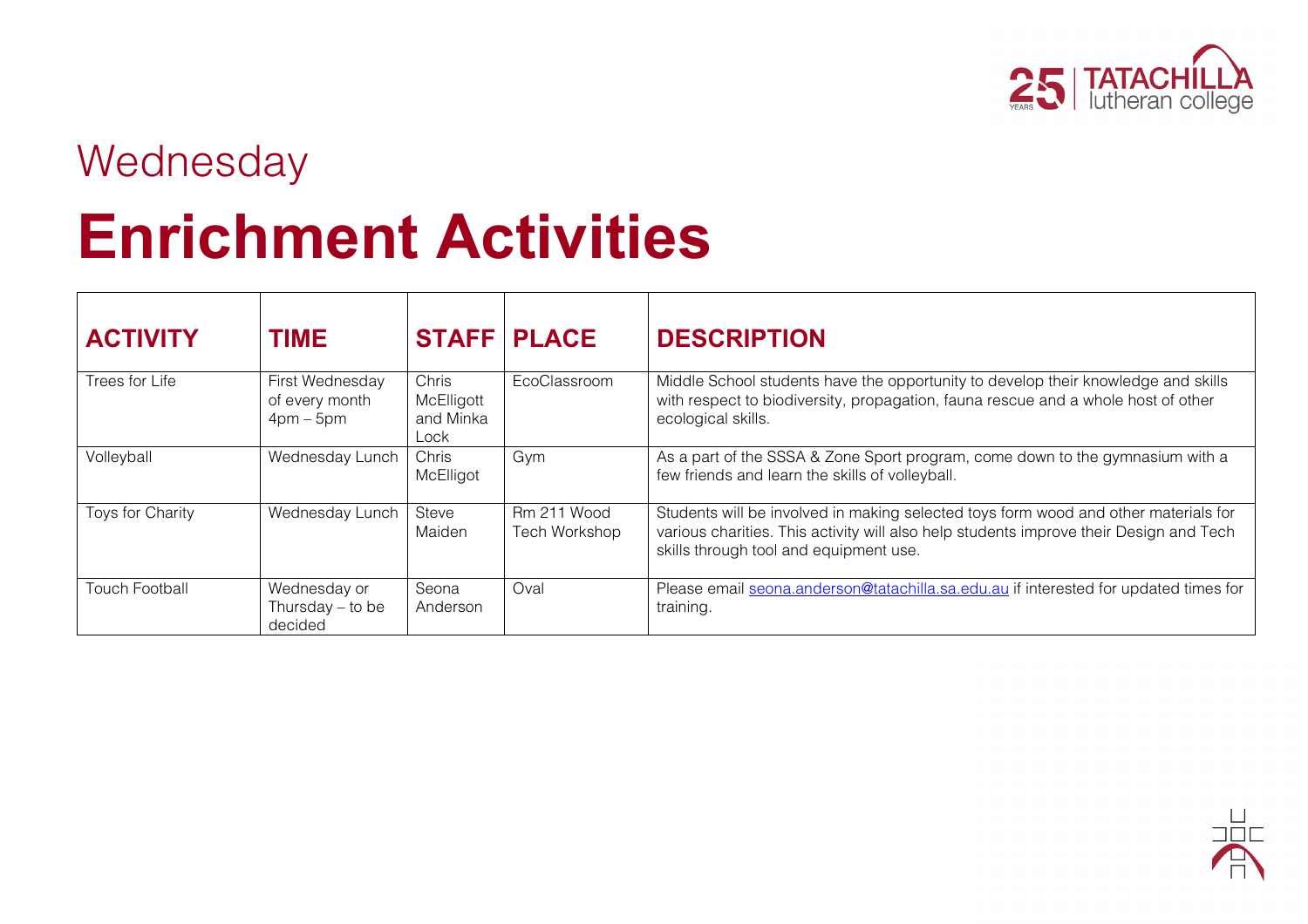

### **Thursday Enrichment Activities**

| <b>ACTIVITY</b>                                         | <b>TIME</b>                                                 | <b>STAFF</b>                                | <b>PLACE</b>           | <b>DESCRIPTION</b>                                                                                                                                                                                                                                                                                                                                                                             |
|---------------------------------------------------------|-------------------------------------------------------------|---------------------------------------------|------------------------|------------------------------------------------------------------------------------------------------------------------------------------------------------------------------------------------------------------------------------------------------------------------------------------------------------------------------------------------------------------------------------------------|
| Bass Club. Group<br><b>Bass Lessons</b>                 | Thursday lunchtime                                          | Pastor Jon                                  | <b>Activity Centre</b> | Bass Club is open to students and staff of any age who would like to learn electric<br>or double bass but don't know where to start. Several different types of basses<br>and bass amps will be available to try out. Small basses also available if more<br>suitable. No musical knowledge or experience necessary, but a love for the bass<br>sound is certainly an advantage.               |
| Write the World                                         | Thursday Lunch time<br>$-$ from 1.15pm                      | Minka Lock                                  | <b>Room 716</b>        | Do you love to write? Do you want to connect with others who feel the same? In<br>this activity we spend time on the online platform "Write the World", publish our<br>work and learn how to provide constructive feedback to other writers. Come<br>along!                                                                                                                                    |
| <b>Maths Tutoring</b>                                   | Thursday 3.30-<br>4.30pm                                    | Maths<br>Teachers                           | Library                | All students from 7-12 are invited to come to the library after school on Thursday<br>to get help with their Maths.                                                                                                                                                                                                                                                                            |
| Japanese Tutoring                                       | Thursday 3.30-<br>4.30pm<br>Even weeks only -<br>2,4,6,8,10 | Peter Ward,<br>Jeffrey Wong,<br>Edwinna Lee | <b>Room 202</b>        | Japanese Tutoring is open to all students studying Japanese at the College. It is<br>a very good opportunity to get some help, guidance or extension from a<br>Japanese teacher on any of your learning, whether conversation practices,<br>homework, assignments, etc.                                                                                                                        |
| Boardgames/Chess<br>Club                                | Thursday Lunch                                              | Caroline<br>Pritchard                       | Library                | Come along to Area A with your friends to play a selection of board games in the<br>Library!                                                                                                                                                                                                                                                                                                   |
| Ranger Program<br><b>Student Environment</b><br>Council | Thursday $3.30 - 4$ pm                                      | LAWL/AMOD                                   | EcoClassroom           | Do you want to know more about the EcoClassroom? Are you interested in<br>learning about the natural world we live in? Are you interested in the environment<br>and want to take action around the school and community? This is the group for<br>you. Meet at the EcoClassroom after school on Thursdays.                                                                                     |
| Ukelele Group                                           | Thursday $3.30 - 4$                                         | <b>Tim Frears</b>                           | <b>Activity Centre</b> | Come along and have some fun - no experience necessary!                                                                                                                                                                                                                                                                                                                                        |
| Dance Performance<br>and Comptition<br>Team             | Thursday 3.30 -<br>5.30pm                                   | Rachel<br>Overstreet                        | Gym/Dance<br>Studio    | An auditioned based competition and performance dance group for experienced<br>dancers. Open to students in Year 7 - 12. More detailed information and audition<br>registration forms can be collected from Chris Koop in the Performing Arts<br>Student Services Office. There is a cost involved to cover entry fees, costume hire<br>etc. Students must provide their own black Jazz shoes. |
| Soccer                                                  | Thursday Lunch                                              | Darren Vile                                 | Oval                   | Opportunity to play, coach and referee 5-a-side and 11-a-side soccer. Come and j<br>join the fun!                                                                                                                                                                                                                                                                                              |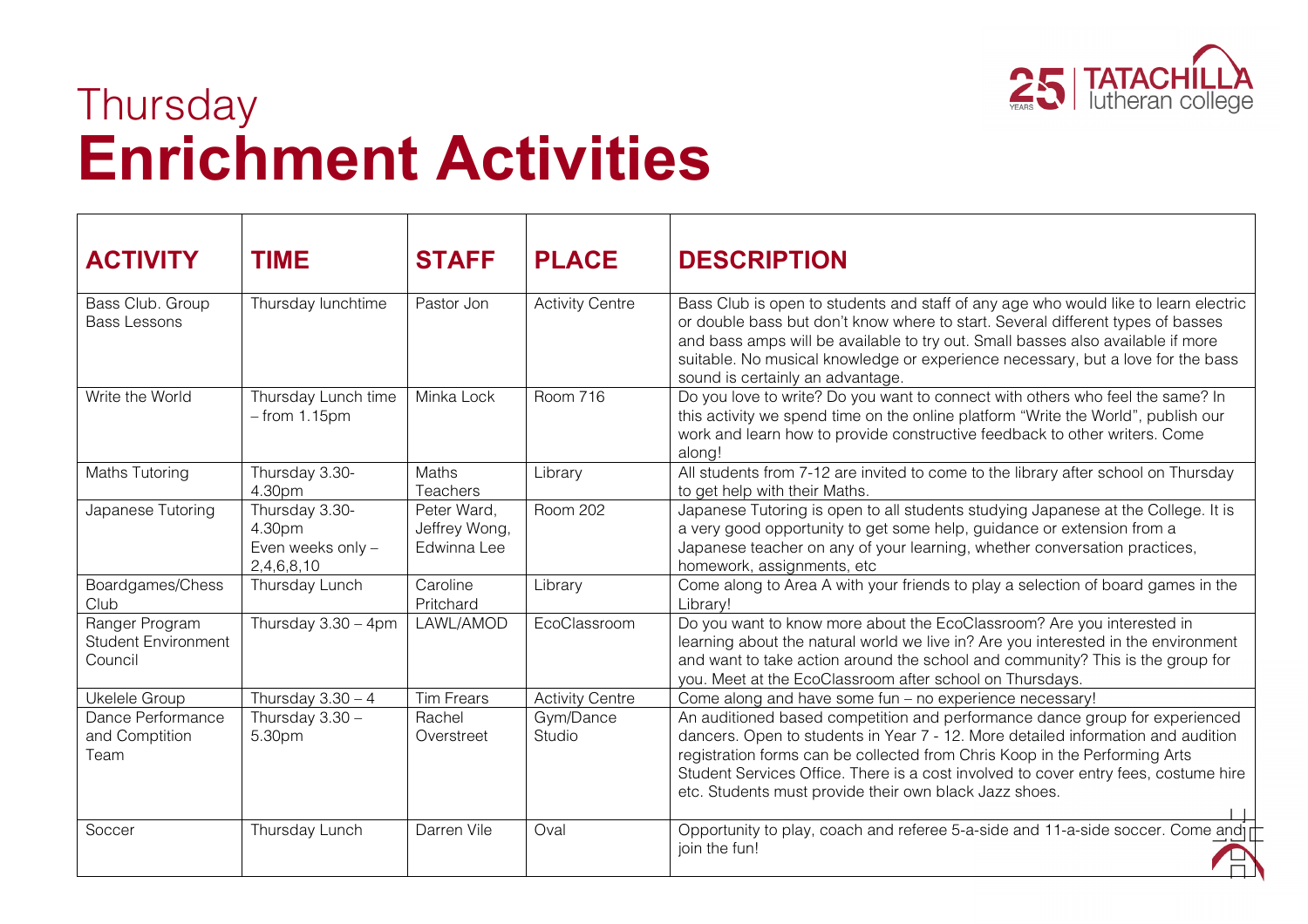

### Friday **Enrichment Activities**

| <b>ACTIVITY</b>                         | <b>TIME</b>                | <b>STAFF</b>            | <b>PLACE</b> | <b>DESCRIPTION</b>                                                                                                                                                                                                                                                                                                                                                                                                                                           |
|-----------------------------------------|----------------------------|-------------------------|--------------|--------------------------------------------------------------------------------------------------------------------------------------------------------------------------------------------------------------------------------------------------------------------------------------------------------------------------------------------------------------------------------------------------------------------------------------------------------------|
| Theatresports                           | Friday<br><b>lunchtime</b> | Sarah Hoff-<br>Zweck    | Drama Studio | Come along and learn the art of improvisation at its best through Theatresports. If<br>you love Drama, acting, group work and comedy then this club is for<br>you! Theatresports is a series of Drama and improvisation games where you are<br>given short time limits to brainstorm ideas and then you act out a scene responding<br>to what other actors do. It is a lot of fun, as well as developing greater confidence,<br>versality and acting skills. |
| EFM Gym                                 | Friday Lunch               | Staff on Duty           | EFM Gym      | First in best dressed each Friday. Come along and get fit during lunch!                                                                                                                                                                                                                                                                                                                                                                                      |
| Chapel Bands 2                          | Friday Lunch               | <b>Tim Frears</b>       | Room 316     | Chapel Bands are open to all students on any instrument. You do not need to be<br>having instrumental lessons, just willing to hang out and create music at lunch time<br>one a week. This group has a number of performance opportunities throughout the<br>term including regular Chapel performances.                                                                                                                                                     |
| Mathematics tutoring<br>for Years 7 & 8 | Friday Lunch               | Rowan<br><b>Bullock</b> | 715          | For those requiring a little more time and /or assistance with their maths.                                                                                                                                                                                                                                                                                                                                                                                  |